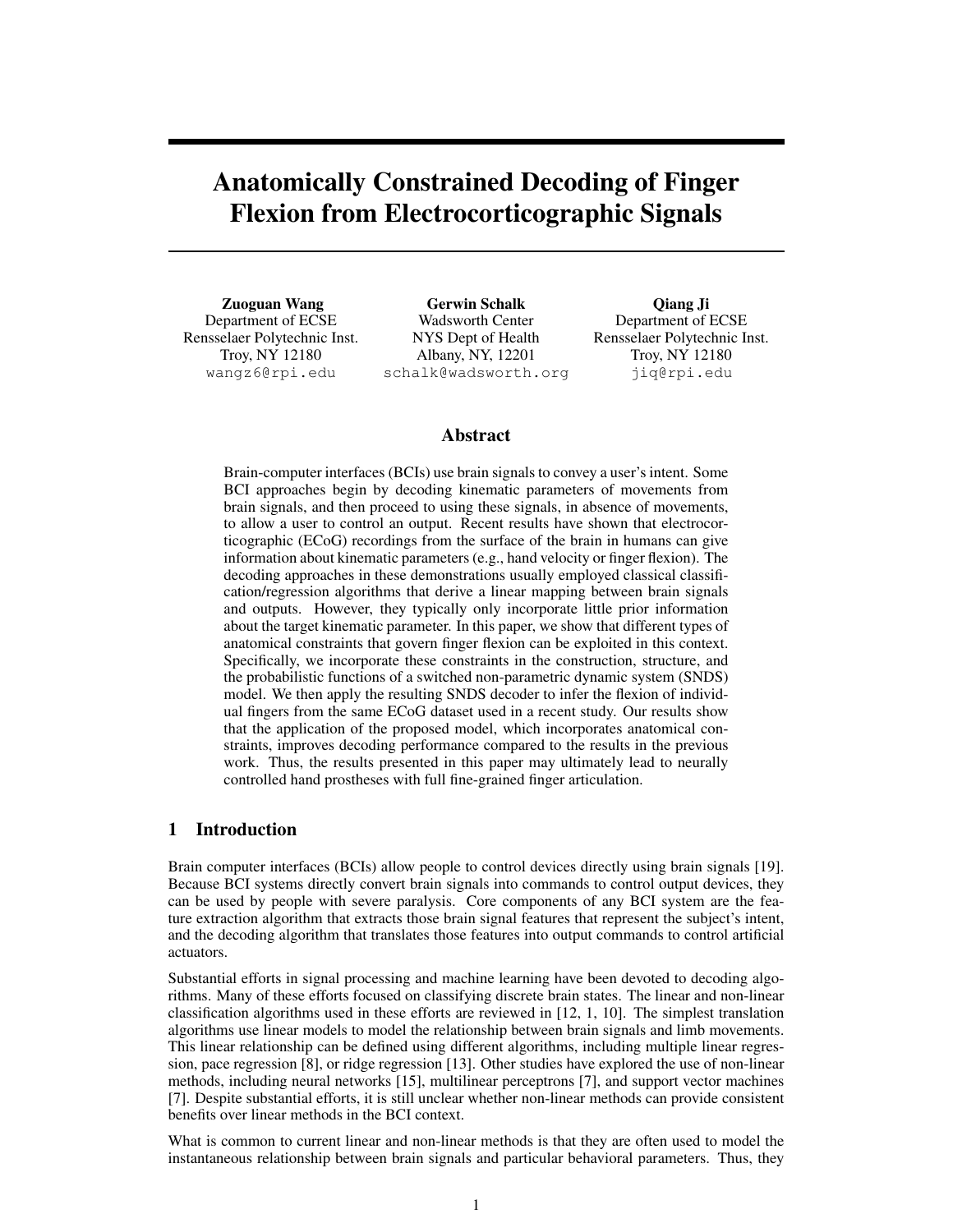

Figure 1: (a) Examples of two flexion traces. (b) A diagram of possible state transitions for finger movements.

do not account for the temporal evolution of movement parameters, and can also not directly provide uncertainty in their predictions. Furthermore, existing methods do not offer opportunities to incorporate prior knowledge about the target model system. In the example of finger flexion, existing methods cannot readily account for the physiological, physical, and mechanical constraints that affect the flexion of different fingers. The main question we sought to answer with this study is whether mathematical decoding algorithms that can make use of the temporal evolution of movement parameters, that can incorporate uncertainty, and that can also incorporate prior knowledge, would provide improved decoding results compared to an existing algorithm that utilized only the instantaneous relationship.

Some previous studies evaluated models that can utilize temporal evolutions. These include the Kalman filter (KF) that explicitly characterizes the temporal evolution of movement parameters [20]. One important benefit offered by Kalman filters (KFs) is that as a probabilistic method, it can provide confidence estimates for its results. Hidden Markov Models (HMMs) represent another dynamic model that can allow to model the latent space both spatially and temporally. As a generalization of HMMs and KFs, switching linear dynamic systems (SLDSs) provide more expressive power for sequential data. Standard SLDS has also been used in BCI research, where it was used for inference of hand motion from motor cortical neurons [21]. Apart from its expressive power, as a probabilistic graphical model, SLDS has a flexible structural framework that facilitates the incorporation of prior knowledge by specifying parameters or structures. Nevertheless, no previous study has evaluated a method that can utilize temporal evolutions, incorporate uncertainty, and make use of different types of constraints.

The proposed SNDS addresses several limitations of SLDS in terms of modeling the anatomical constraints of the finger flexion. We applied the SNDS technique to a dataset used in previous studies ([8]) to decode from ECoG signals the flexion of individual fingers, and we compared decoding results when we did and did not use anatomical constraints (i.e., for SNDS/regression and regression). Our results show that incorporation of anatomical constraints substantially improved decoding results compared to when we did not incorporate this information. We attribute this improvement to the following technical advances. First, and most importantly, we introduce a prior model based on SNDS, which takes advantage of anatomical constraints about finger flexion. Second, to effectively model the duration of movement patterns, our model solves the "Markov assumption" problem more efficiently by modeling the dependence of state transition on the continuous state variable. Third, because estimation of continuous transition is crucial to accurate prediction, we applied kernel density estimation to model the continuous state transition. Finally, we developed effective learning and inference methods for the SNDS model.

# 2 Modeling of Finger Flexion

Figure 1 (a) shows two examples for typical flexion traces. From this figure, we can make the following observations: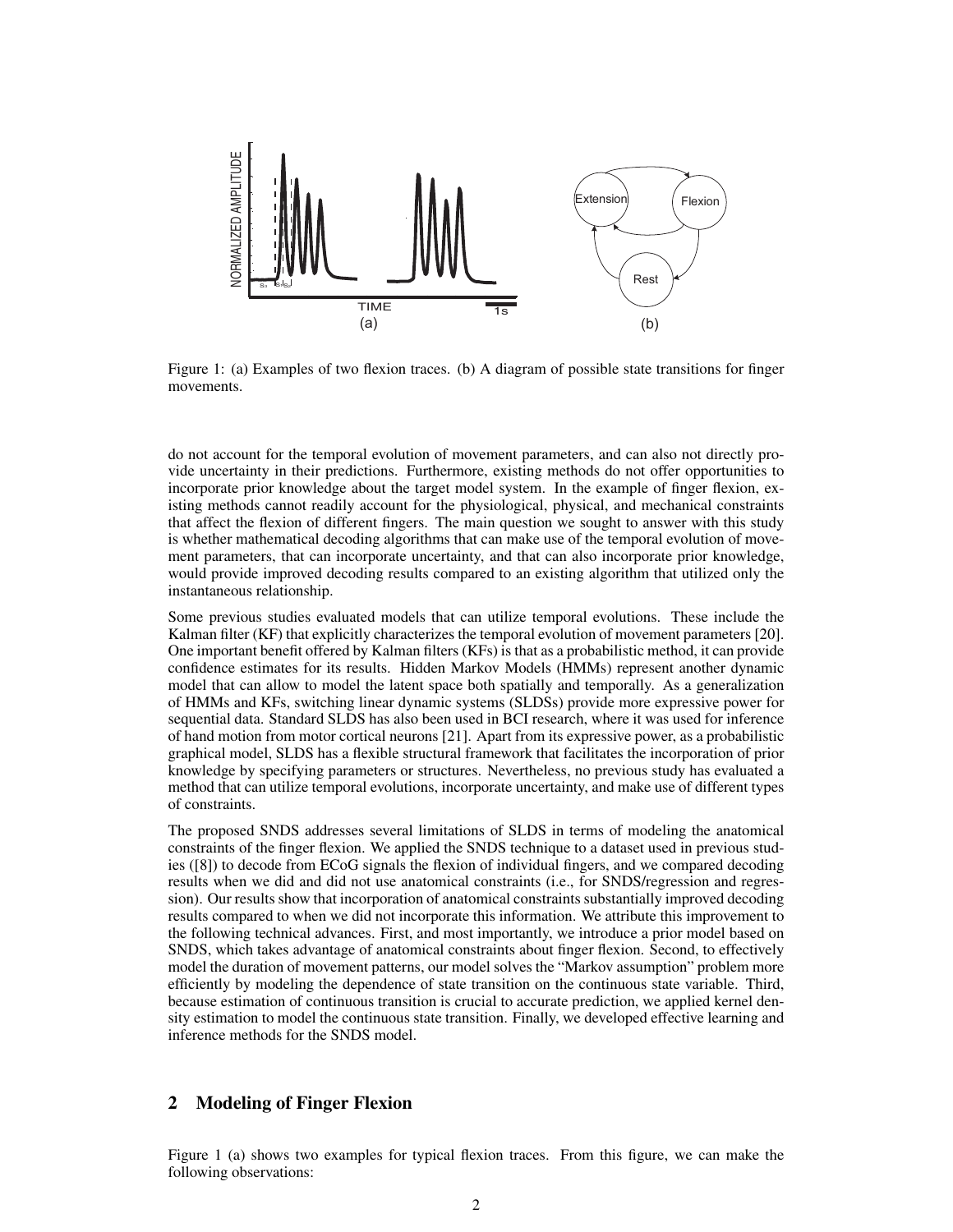

Figure 2: SNDS model in which  $S_t$ ,  $Y_t$ ,  $Z_t$  represent the moving states, real finger position and the measurement of finger position at time  $t$  respectively.

- 1. The movement of fingers can be categorized into three states: extension (state  $S_1$ ), flexion (state  $S_2$ ) and rest (rest state  $S_3$ ).
- 2. For each state, there are particular predominant movement patterns. In the extension state  $S_1$ , the finger keeps moving away from the rest position. In the flexion state  $S_2$ , the finger moves back to the rest position. In the rest state  $S_3$ , there are only very small movements.
- 3. For either state  $S_1$  or state  $S_2$ , the movement speed is relatively low toward full flexion or full extension, but faster in between. For the rest state, the speed stays close to zero.
- 4. The natural flexion or extension of fingers are limited to certain ranges due to the physical constraints of our hand.
- 5. The transition between different states is not random. Figure 1 (b) shows the four possible transitions between three states. The extension state and flexion state can transfer to each other, while the rest state can only follow the flexion state and can only precede the extension state. This is also easy to understand from our common sense about natural finger flexion. When the finger is extended, it is impossible for it to directly transition into the rest state without experiencing flexion first. Similarly, fingers can not transition from rest state to flexion state without first going through the extension state.
- 6. Figure 1 (b) discusses four possible ways of state transitions. The probability of these transitions depends on the finger position. For example, in the situation at hand, it is unlikely that the extension state transfers to the flexion state right after the extension state begins. At the same time, it is more likely to occur when the finger has extended enough and is near the end. Similar situations occur at other state transitions.

In summary, the observations described above provide constraints that govern finger flexion patterns. Using the methods described below, we will build a computational model that incorporates these constraints and that can systematically learn the movement patterns from data.

# 3 Model Construction

In this section, we show how the constraints summarized above are incorporated into the construction of the finger flexion model. The overall structure of our model is shown in Figure 2. The top layer S represents moving states that include the extension state  $(S_1)$ , flexion state  $(S_2)$ , and rest state  $(S_3)$ . The middle layer (continuous state variable) represents the real finger position, and the bottom layer (observation)  $Z$  the measurements of finger positions. We discuss each layer in detail below.

#### 3.1 State Transitions

In the standard SLDS, the probability of duration  $\tau$  of state i is, according to the Markov assumption, defined as follows:

$$
P(\tau) = q_{ii}^{\tau} (1 - q_{ii}) \tag{1}
$$

where  $q_{ii}$  denotes the transition probability of state i when it makes a self transition. Equation 1 states that the probability of staying in a given state decreases exponentially with time. This behavior can not provide an adequate representation for many natural temporal phenomena. The natural finger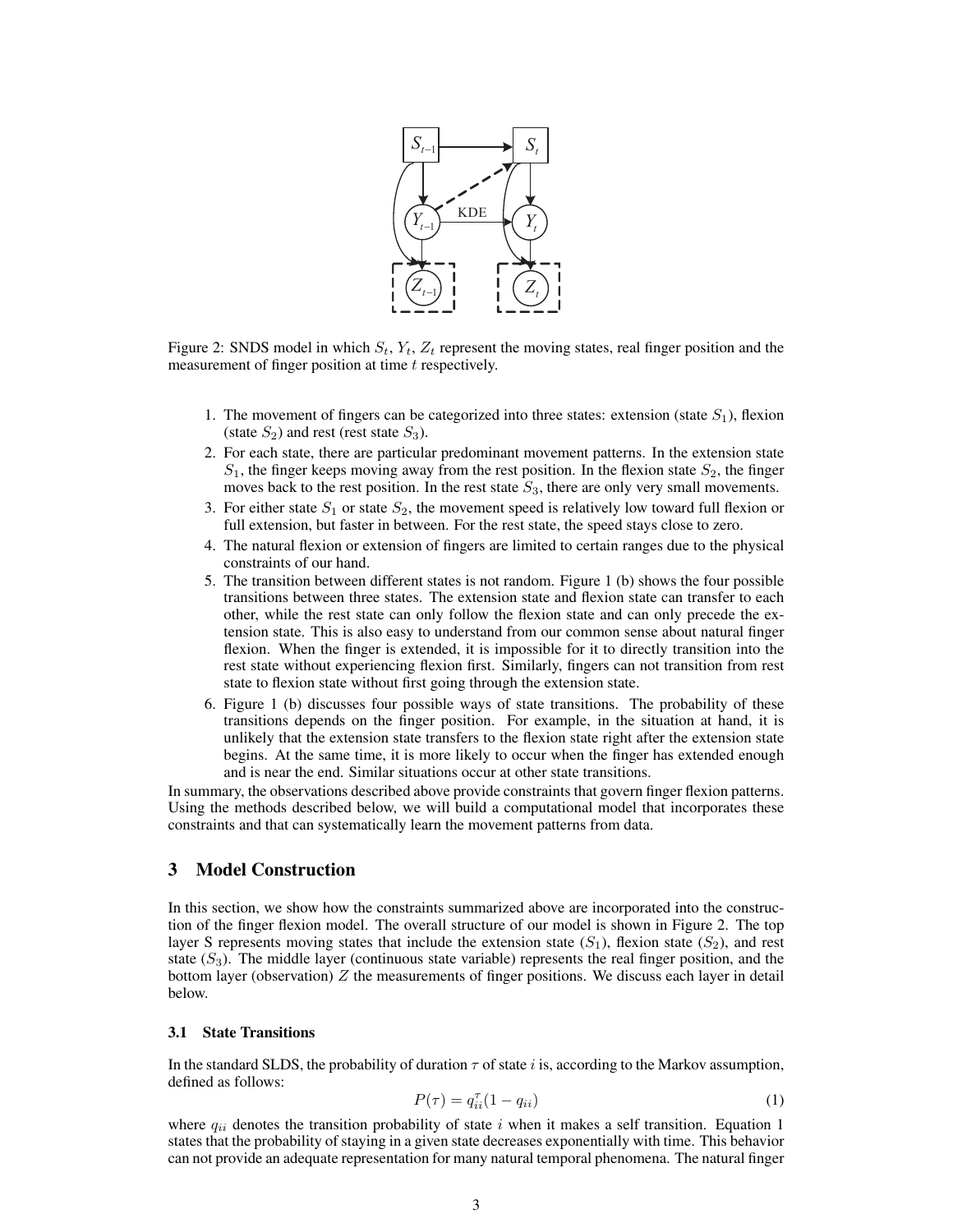

Figure 3: (a) Probabilistic density function (PDF) of  $Y_{t-1}$  given  $S_{t-1}$  = extension and  $S_t$  = *flexion*; (b) Probabilistic density function of  $Y_{t-1}$  given  $S_{t-1} =$  *flexion* and  $S_t =$  *extension*.

flexion is an example. It usually takes a certain amount of time for fingers to finish extension or flexion. Thus, the duration of certain movement patterns will deviate from the distribution described by Equation 1.

This limitation of the state duration model has been investigated by [2, 14]. In fact, in many cases, the temporal variance is dependent on spacial variance, i.e., state transition is dependent on continuous state variables. In the context of finger flexion, as discussed in Section 2, the transition of moving states is dependent on finger position. In the model shown in Figure 2, the variable  $S_t$  not only has an incoming arrow from  $S_{t-1}$  but also from  $Y_{t-1}$ :

$$
P(S_t|Y_{t-1}, S_{t-1}) = \frac{1}{P(Y_{t-1}, S_{t-1})} P(Y_{t-1}, S_{t-1}, S_t)
$$
\n
$$
= \frac{P(S_{t-1})}{P(Y_{t-1}, S_{t-1})} P(Y_{t-1}|S_{t-1}, S_t) P(S_t|S_{t-1})
$$
\n
$$
= \frac{1}{P(Y_{t-1}|S_{t-1})} P(Y_{t-1}|S_{t-1}, S_t) P(S_t|S_{t-1})
$$
\n(2)

where  $P(Y_{t-1}|S_{t-1})$  is a normalization term with no relation to  $S_t$ .  $P(S_t|S_{t-1})$  is the state transition, which is same with that in HMM and standard SLDS.  $P(Y_{t-1}|S_{t-1}, S_t)$  is the posterior probability of  $Y_{t-1}$  given state transition from  $S_{t-1}$  to  $S_t$ .  $P(Y_{t-1}|S_{t-1}, S_t)$  plays a central role in controlling state transition. It directly relates state transition to finger position. We take the transition between extension state and flexion state as an example to give an intuitive explanation. Figure 3(a) shows that the transition from extension state to flexion state most probably happens at the finger position between 1.5 and 2.5, which is near the extension end of movement. Similarly, Figure 3(b) implies that when the finger position is between -0.6 and -0.3, which is the flexion end of the finger movement, the transition from flexion state to extension state has a high probability.

#### 3.2 Continuous State Transition

In SLDSs, the Y transition is linearly modeled. However, in our model, the continuous state transition is still highly nonlinear during the extension and flexion states. This is mainly because the finger movement speed is uneven (fast in the middle but slow at the beginning and end). Modeling the continuous state transition properly is important for accurate decoding of finger movement. Here we propose a nonparametric method with which continuous state transitions are modeled using kernel density estimation [3]. A Gaussian kernel is the most common choice because of its effectiveness and tractability. With a Gaussian kernel, the joint estimated joint distribution  $\hat{p}(Y_{t-1}, Y_t)$  under each state can be obtained by:

$$
\hat{p}(Y_{t-1} = y_{t-1}, Y_t = y_t) = \frac{1}{N h_{Y_{t-1}} h_{Y_t}} \sum_{j=1}^N K\left(\frac{y_{t-1} - y_{j-1}}{h_{Y_{t-1}}}\right) K\left(\frac{y_t - y_j}{h_{Y_t}}\right). \tag{3}
$$

where  $K(\cdot)$  is a given kernel function;  $h_{Y_{t-1}}$  and  $h_{Y_t}$  are numeric bandwidth for  $Y_{t-1}$  and  $Y_t$ . N is the total number of training examples. Our choice for  $K(\cdot)$  is a Gaussian kernel  $K(t)$  =  $(2\pi)^{-1/2}e^{-t^2/2}$ . Bandwidths  $h_{Y_{t-1}}$  and  $h_{Y_t}$  are estimated via a leave-one-out likelihood criterion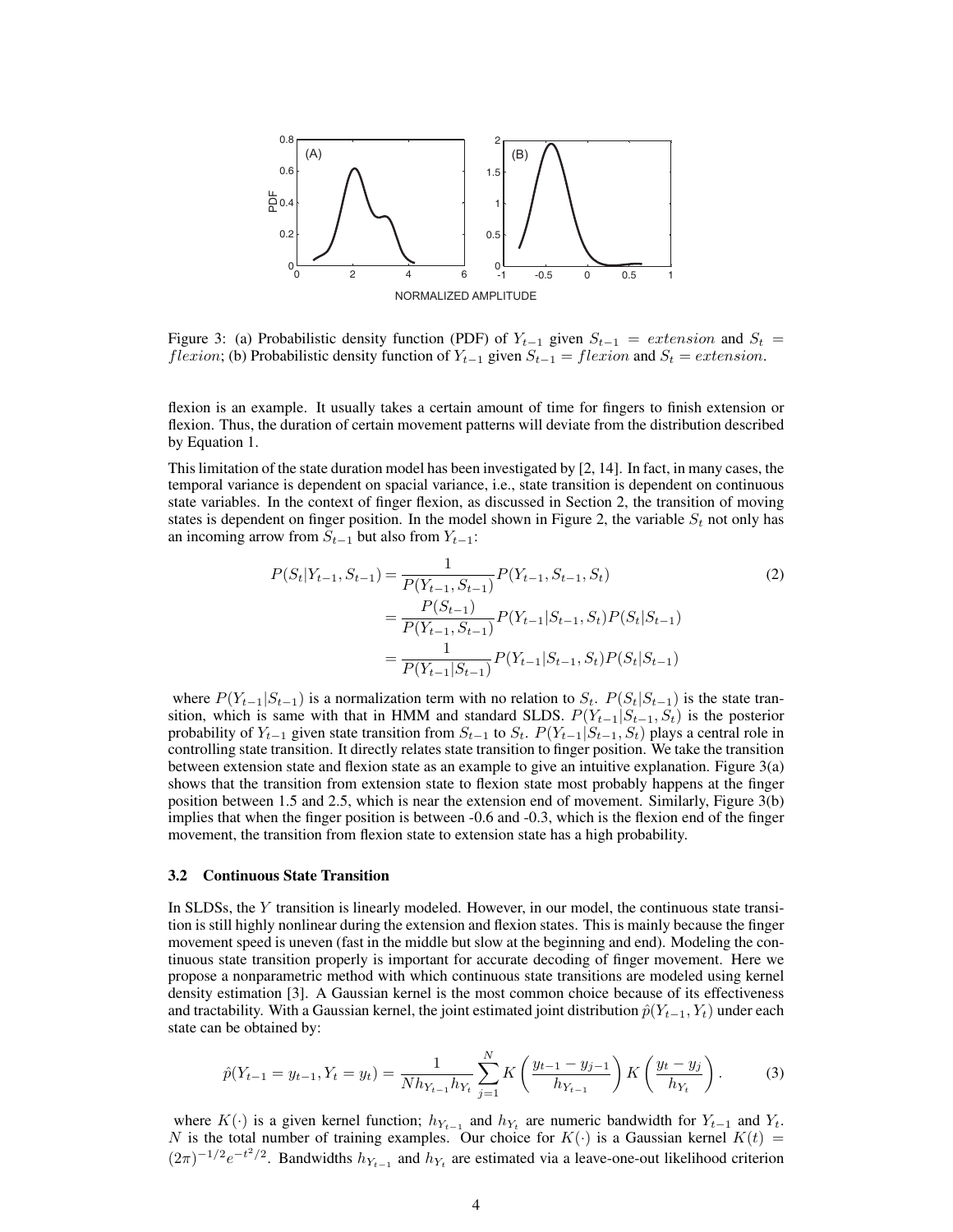

Figure 4: (a) kernel locations for  $\hat{p}(Y_{t-1}, Y_t)$  under extension state; (b) kernel locations for  $\hat{p}(Y_{t-1}, Y_t)$  under flexion state; kernel locations for  $\hat{p}(Y_{t-1}, Y_t)$  under rest state. Numbers on the axis are the normalized amplitude of the fingers' flexion.

[9], which maximizes:

$$
LCV(h_{Y_{t-1},h_{Y_t}}) = \prod_{i=1}^{N} \hat{p}_{\{h_{Y_{t-1}},h_{Y_t},-i\}}(y_{i-1},y_i)
$$
\n(4)

where  $\hat{p}_{\{h_{Y_{t-1}, h_{Y_t}, -i\}}(y_{i-1}, y_i)$  denotes the density estimated with  $(y_{i-1}, y_i)$  deleted.  $\hat{p}(Y_{t-1}, Y_t)$ provides a much more accurate representation of continuous state transition than does a linear model. Figure 4 gives an example of the kernel locations for  $\hat{p}(Y_{t-1}, Y_t)$  under each of the three states (trained with part of the data from thumb flexion of subject A). Even though kernel locations do not represent the joint distribution  $\hat{p}(Y_{t-1}, Y_t)$ , they do help to gain some insight into the relationship between  $Y_{t-1}$  and  $Y_t$ . Each graph in Figure 4 describes a temporal transition pattern for each movement pattern. For the extension state, all kernel locations are above the diagonal, which means that statistically  $Y_t$  is greater than  $Y_{t-1}$ , i.e., fingers are moving up. Also the farther the kernel locations are from the diagonal, the larger the value of  $Y_t - Y_{t-1}$ , which implies greater moving speed at time  $t$ . In the extension state, the moving speed around average flexion is statistically greater that around the two extremes (full flexion and extension). Similar arguments can be applied to the flexion state in Figure 4(b). For the rest state, kernel locations are almost along the diagonal, which means  $Y_t = Y_{t-1}$ , i.e., fingers are not moving. The capability of being able to model the non-linear dependence of speed on position under each state is critical to make a precise prediction of the flexion trace.

#### 3.3 Observation Model

 $Z$  is the observation which is the finger flexion trace directly mapped from ECoG signals through other regression algorithms. In this paper, we employ the pace regression for this mapping. Here we make an assumption that under each movement pattern,  $Z_t$  depends linearly on  $Y_t$ , and corrupted by Gaussian noise. Specifically, this relationship can be represented by a linear Gaussian [4]:

$$
Z_t = \alpha^{(s)} Y_t + w^{(s)}, \qquad w^{(s)} \sim N(\mu, {\sigma^{(s)}}^2)
$$
 (5)

Parameters  $\alpha^{(s)}$ ,  $\mu^{(s)}$  and  $\sigma^{(s)}^2$  can be estimated from the training data via:  $\alpha^{(s)} = \frac{E[ZY] - E[Z]E[Y]}{E[Y^2] - E^2[Y]}$ ,  $\mu^{(s)} = E[Z] - \alpha E[Y]$  and  ${\sigma^{(s)}}^2 = E[Z^2] - E^2[Z] - \frac{(E[ZY] - E[Z]E[Y])^2}{E[Y^2] - E^2[Y]}$  $\frac{Z[Y] - E[Z]E[Y]}{E[Y^2] - E^2[Y]}$ , where E represents the statistical expectation and it is approximated by the sample mean.

#### 3.4 Learning and Inference

#### 3.4.1 Learning

All variables of the SNDS model are incorporated during learning. Finger flexion states are estimated from the behavioral flexion traces (e.g., Figure 1 (a)). Specifically, samples on the extension parts of the traces are labeled with state "extension," samples on the flexion parts of the traces are labeled with state "flexion," and samples during rest are labeled with state "rest."  $Y$  is the true flexion trace, which we approximate with the data glove measurements.  $Z$  is the observation for which we use the output of pace regression.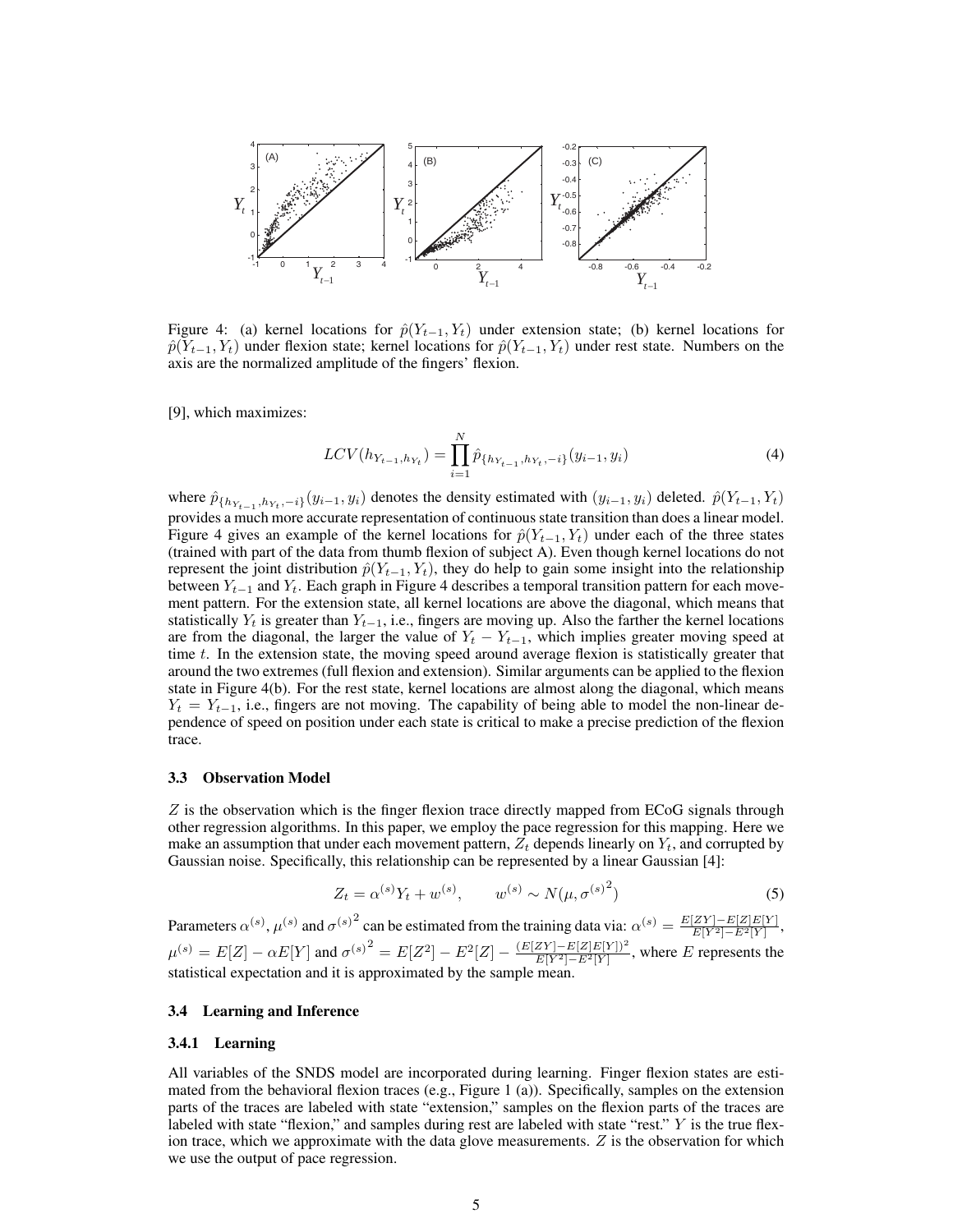All parameters  $\bar{\Phi}$  in our model (Figure 2) consist of three components: the state transition parameter  $\bar{\Phi}_S$ , continuous state transition parameter  $\bar{\Phi}_Y$ , and observation parameter  $\bar{\Phi}_O$ . For state transition parameter  $\bar{\Phi}_S$ , as discussed in Equation 2,  $P(S_t|S_{t-1})$  and  $P(Y_{t-1}|S_{t-1}, S_t)$  are learned from the training data.  $P(S_t|S_{t-1})$  can be simply obtained by counting. However, here we need to enforce the constraints described in section 2(5). The elements in the conditional probability table of  $P(S_t|S_{t-1})$  corresponding to the impossible state transitions are set to zero.  $P(Y_{t-1}|S_{t-1}, S_t)$  is estimated by kernel density estimation using the one-dimensional form of Equation 1.  $\overline{Y}$  transition parameter  $\bar{\Phi}_Y$  includes the joint distribution  $\hat{p}(Y_{t-1}, Y_t)$ , which can be estimated using Equation 3 in which bandwidths were selected using the criteria in Equation 4.  $\bar{\Phi}_O$  includes  $\alpha^{(s)}$ ,  $\mu^{(s)}$  and  $\sigma^{(s)}$ <sup>2</sup> and they can be estimated using Equations in section 3.3.

#### 3.4.2 Inference

Given the time course of ECoG signals, our goal is to infer the time course of finger flexion. This is a typical filtering problem, that is, recursively estimating the posterior distribution of  $S_t$  and  $Y_t$ given the observation from the beginning to time t, i.e.,  $Z_{1:t}$ :

$$
P(S_t, Y_t | Z_{1:t}) \propto P(Z_t | S_t, Y_t, Z_{1:t-1}) P(S_t, Y_t | Z_{1:t-1})
$$
\n
$$
= P(Z_t | S_t, Y_t) \left[ \sum_{S_{t-1}} \int_{Y_{t-1}} P(S_t, Y_t | S_{t-1}, Y_{t-1}) P(S_{t-1}, Y_{t-1} | Z_{1:t-1}) \right]
$$
\n
$$
= P(Z_t | S_t, Y_t) \left[ \sum_{S_{t-1}} \int_{Y_{t-1}} P(S_t | S_{t-1}, Y_{t-1}) P(Y_t | S_t, Y_{t-1}) P(S_{t-1}, Y_{t-1} | Z_{1:t-1}) \right]
$$
\n(6)

where  $P(S_{t-1}, Y_{t-1}|Z_{1:t-1})$  is the filtering result of the former step. However we note that not all the continuous variables in our model follow Gaussian distribution, because kernel density estimation was used to model the dynamics of the continuous state variable. Hence, it is infeasible to update the posterior distribution  $P(S_t, Y_t|Z_{1:t})$  analytically in each step. To cope with this issue, we adopted a numerical sampling method based on particle filtering [6] to propagate and update the discretely approximated distribution over time.

# 4 Experiments

#### 4.1 Data Collection

The section gives a brief overview of data collection and feature extraction. A more comprehensive description is given in [8]. The study included five subjects – three women (subjects A, C and E) and two men (subject B and D). Each subject had a 48- or 64-electrode grid placed over the frontoparietal-temporal region including parts of sensorimotor cortex. During the experiment, the subjects were asked to repeatedly flex and extend specific individual fingers according to visual cues that were given on a video screen. Typically, the subjects flexed the indicated finger 3-5 times over a period of 1.5-3 s and then rested for 2 s. The data collection for each subject lasted 10 min, which yielded an average of 30 trials for each finger. The flexion of each finger was measured by a data glove (5DT Data Glove 5 Ultra, Fifth Dimension Technologies), which digitized the flexion of each finger at 12 bit resolution.

The ECoG signals from the electrode grid were recorded using the general-purpose BCI2000 system [17, 16] connected to a Neuroscan Synamps2 system. All electrodes were referenced to an inactive electrode. The signals were further amplified, bandpass filtered between 0.15 and 200 Hz, and digitized at 1000 Hz. Each dataset was visually inspected and those channels that did not clearly contain ECoG activity were removed, which resulted in 48, 63, 47, 64 and 61 channels (for subjects A-E respectively) for subsequent analyses.

#### 4.2 Feature Extraction

Feature extraction was identical to that in [8]. In short, we first re-referenced the signals using a common average reference (CAR), which subtracted  $\frac{1}{H} \sum_{q=1}^{H} s_q$  from each channel, where H is the total number of channels and  $s_q$  is the collected signal at the qth channel and at the particular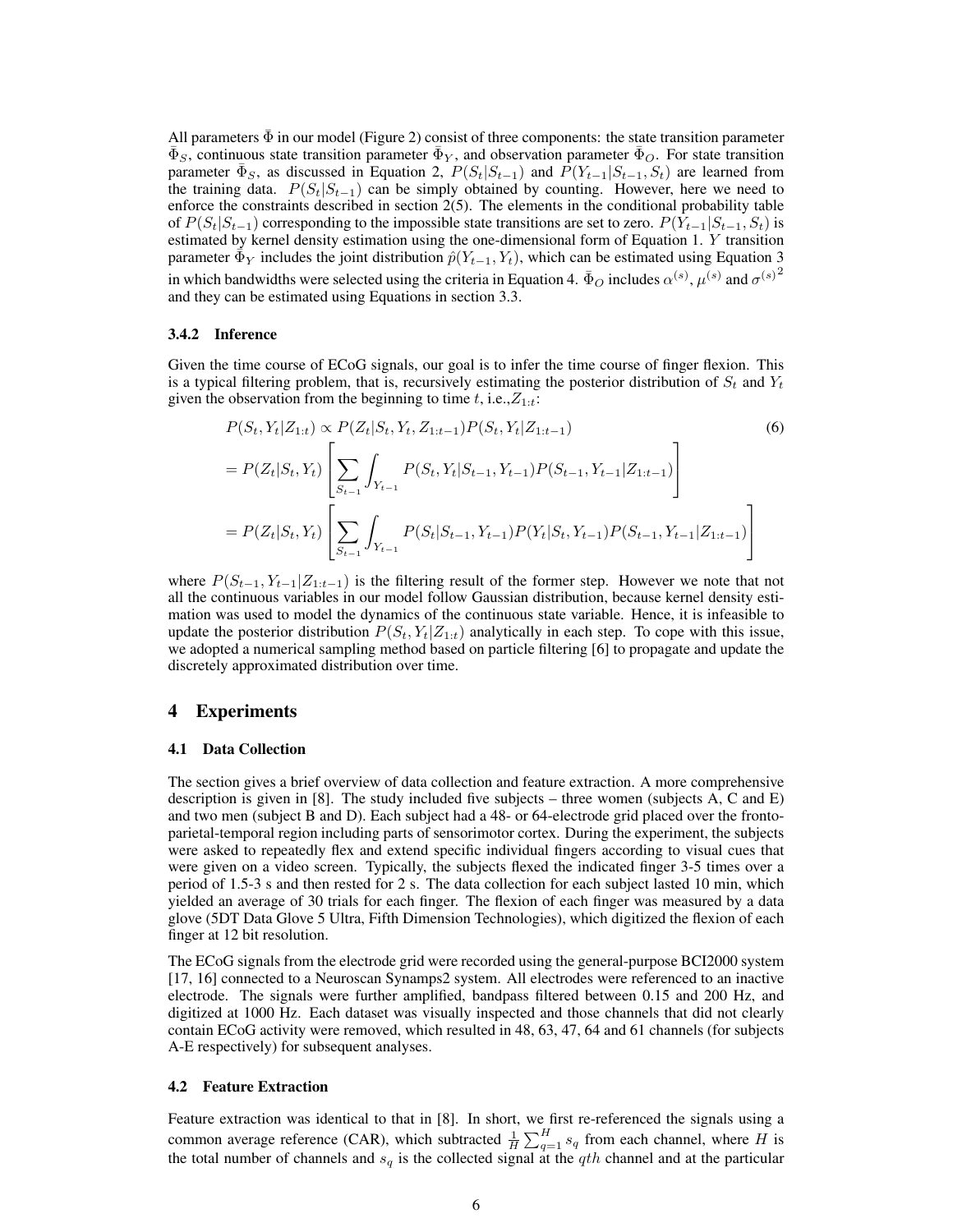time. For each 100-ms time slice (overlapped by 50 ms) and each channel, we converted these timeseries ECoG data into the frequency domain using an autogressive model of order 20 [11]. Using this model, we derived frequency amplitudes between 0 to 500 Hz in 1 Hz bins. ECoG features were extracted by averaging these frequency amplitudes across five frequency ranges, i.e., 8-12 Hz, 18-24 Hz, 75-115 Hz, 125-159 Hz, and 159-175 Hz. In addition to the frequency features described above, we obtained the Local Motor Potential (LMP) [18] by averaging the raw time-domain signal at each channel over 100-ms time window. This resulted in 6 features for each of the ECoG channels, e.g., a total of 288 features from 48 channels.

#### 4.3 Evaluation

We defined a movement period as the time between 1000 ms prior to movement onset and 1000 ms after movement offset. Movement onset was defined as the time when the finger's flexion value exceeded an empirically defined threshold. Conversely, movement offset was defined as the time when the finger's flexion value fell below that threshold and no movement onset was detected within the next 1200 ms [8]. To achieve a dataset with relatively balanced movement and rest periods, we discarded all data outside the movement period. For each finger, we used 5-fold cross validation to evaluate the performance of our modeling and inference algorithms that are described in more detail in the following sections, i.e., 4/5th of data was used for training and 1/5th of data was used for testing. Finally, we compared the performance with that achieved using pace regression (which had been used in [8]). To do this, we used the PaceRegression algorithm implemented in the Java-based Weka package [5].

#### 4.4 Results

To give an impression of the qualitative improvement of our modeling algorithms described above compared to pace regression, we first provide a qualitative example of the results achieved with each method on the index finger of subject A. These results are shown in Figure 5. In this figure, the top panel shows results achieved using pace regression and the middle figure shows results achieved using SNDS. In each of these two panels, the thin dotted line shows the actual flexion of the index finger (concatenated for five movement periods), and the thick solid line shows the flexion decoded using pace regression/SNDS. This figure demonstrates qualitatively that the decoding of finger flexion achieved using SNDS much better approximates the actual finger flexion than does pace regression. We also observe that SNDS produces much smoother predictions, which is mainly due to the consideration of temporal evolution of movement parameters in SNDS. The bottom panel again shows the actual flexion pattern (thin dotted line) as well as the finger flexion state (1=flexion, 2=extension, 3=rest; thick solid line). These results demonstrate that the state of finger flexion (which cannot be directly inferred using a method that does not incorporate a state machine (such as pace regression)) can be accurately inferred using SNDS. In addition to the qualitative comparison provided above, Table 1 gives a quantitative comparison between the results achieved using SNDS and pace regression. The results presented in this table give mean square errors (MSE) (min/max/mean computed across the cross validation folds). They show that for all fingers and all subjects, the results achieved using SNDS are superior to those achieved using pace regression. The overall average of mean square error reduces from 0.86 (pace regression) to 0.64 (SNDS). This improvement of SNDS compared to pace regression was highly statistically significant: when computed a paired t-test on the mean square errors for all fingers and subjects and between pace regression and SNDS, the resulting *p*-value was  $<< 0.001$ .

# 5 Discussion

This paper demonstrates that anatomical constraints can be successfully captured to build switched non-parametric dynamic systems to decode finger flexion from ECoG signals. We also showed that the resulting computational models are more accurately able to infer the flexion of individual fingers than does pace regression, an established technique that has recently been used on the same dataset. This improvement is possible by dividing the flexion activity into several moving states  $(S_t)$ , considering the state transition over time, establishing specific state transition by considering its dependence on the finger position (continuous state variable  $Y_t$ ) and modeling the individual transition pattern of continuous state variables under each moving state accurately by using kernel density estimation.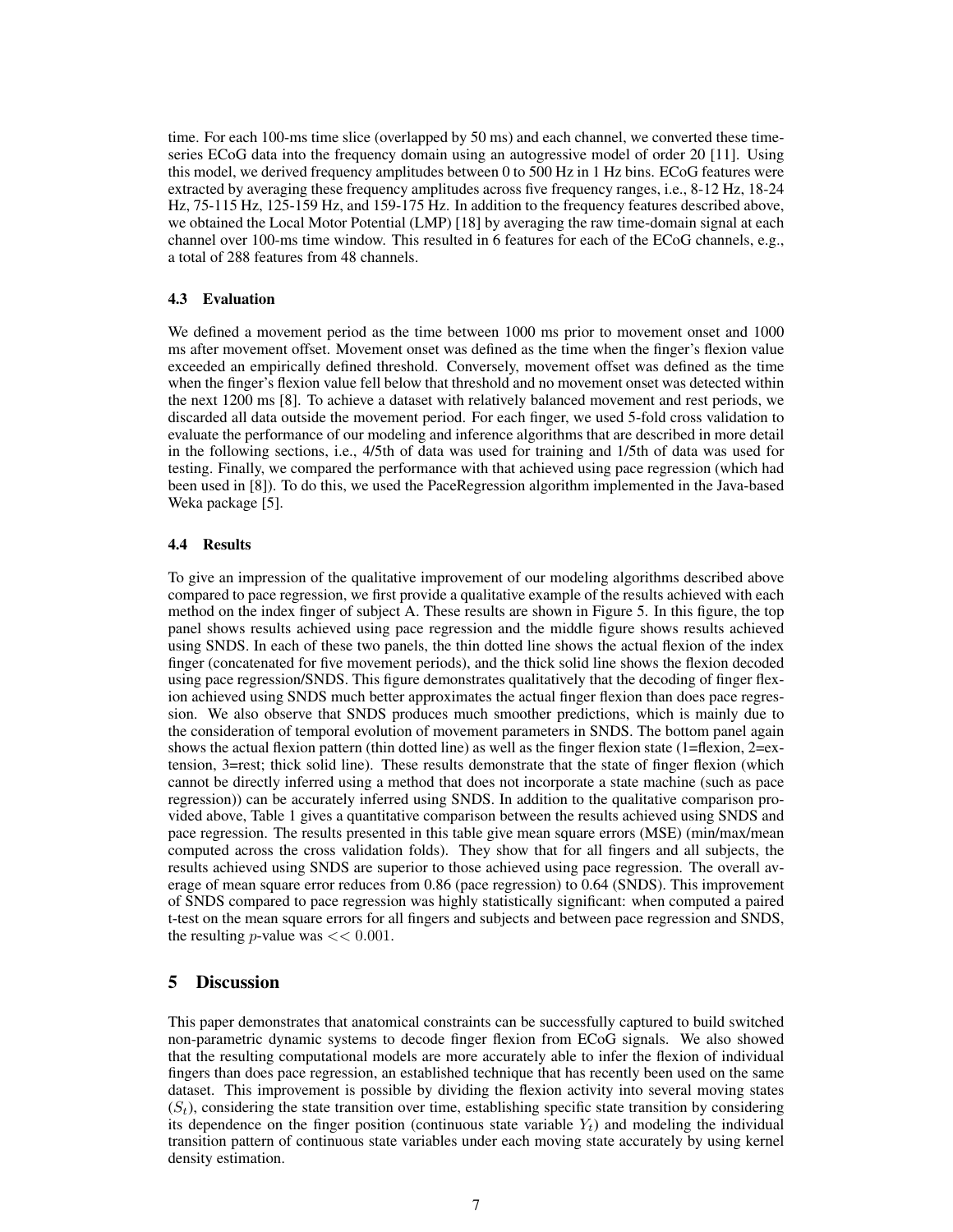

Figure 5: (a) Actual finger flexion (dotted trace) and decoded finger flexion (solid trace) using pace regression (mean square error 0.68); (b) Actual finger flexion (dotted trace) and decoded finger flexion (solid trace) using SNDS (mean square error 0.40); (c) Actual finger flexion (dotted trace) and state prediction (solid trace).

Table 1: Comparison of decoding performance between pace regression and SNDS. Results are given, for a particular finger and subject, as mean square errors between actual and decoded movement (minimum, maximum and mean across all cross validation folds).

| <b>Subject</b> | Alg.        | Thumb          | <b>Index Finger</b> | <b>Middle Finger</b> | <b>Ring Finger</b> | <b>Little Finger</b> | Avg. $\vert$ |
|----------------|-------------|----------------|---------------------|----------------------|--------------------|----------------------|--------------|
| A              | pace        | 0.49/0.64/0.58 | 0.61/0.68/0.64      | 0.74/0.84/0.77       | 0.77/0.93/0.86     | 0.74/0.85/0.81       | 0.73         |
| A              | <b>SNDS</b> | 0.27/0.45/0.35 | 0.40/0.51/0.44      | 0.57/0.76/0.63       | 0.64/0.86/0.73     | 0.52/0.68/0.59       | 0.54         |
| B              | pace        | 0.56/0.81/0.65 | 0.46/0.99/0.63      | 0.47/0.87/0.68       | 0.43/0.62/0.52     | 0.46/0.85/0.60       | 0.62         |
| B              | <b>SNDS</b> | 0.31/0.62/0.46 | 0.32/0.80/0.44      | 0.32/0.67/0.49       | 0.25/0.50/0.39     | 0.23/0.64/0.40       | 0.43         |
| $\mathsf{C}$   | pace        | 0.69/1.03/0.83 | 0.73/0.79/0.78      | 0.79/1.07/0.87       | 0.79/1.01/0.89     | 0.81/1.12/0.97       | 0.87         |
| C              | <b>SNDS</b> | 0.33/0.85/0.53 | 0.35/0.54/0.46      | 0.48/0.60/0.54       | 0.44/0.76/0.61     | 0.60/0.95/0.73       | 0.56         |
| D              | pace        | 1.18/1.42/1.29 | 0.82/1.21/1.07      | 0.90/1.05/0.99       | 0.98/1.17/1.09     | 1.17/1.43/1.27       | 1.14         |
| D              | <b>SNDS</b> | 0.97/1.28/1.15 | 0.75/1.08/0.94      | 0.82/0.90/0.87       | 0.92/1.04/0.96     | 0.94/1.19/1.0        | 0.98         |
| E              | pace        | 0.94/1.09/1.03 | 0.76/1.15/0.96      | 0.56/0.98/0.80       | 0.85/1.04/0.94     | 0.71/1.05/0.90       | 0.93         |
| E              | <b>SNDS</b> | 0.75/1.01/0.84 | 0.57/1.00/0.75      | 0.44/0.77/0.63       | 0.63/0.82/0.73     | 0.43/0.90/0.68       | 0.71         |

Generally, this improvement in decoding performance is possible, because the computational model puts different types of constraints on the possible flexion predictions. In other words, the model may not be able to produce all possible finger flexion patterns. However, the constraints that we put on these finger flexions are based on the actual natural finger flexions, and thus should not be limiting for other natural flexions of individual fingers. However, to what extent these constraints used here may generalize to those of simultaneous movements of multiple fingers remains to be explored.

There are some directions in which this work could be further improved. First, to reduce the computational complexity caused by kernel density estimation, non-linear transition functions can be used to model the continuous state transitions. Second, more efficient inference methods could be developed to replace standard particle sampling. Finally, the methods presented in this paper could be extended to allow for simultaneous decoding of all five fingers instead of one at a time.

## References

[1] Bashashati, Ali, Fatourechi, Mehrdad, Ward, Rabab K., and Birch, Gary E. A survey of signal processing algorithms in brain-computer interfaces based on electrical brain signals. *J. Neural*